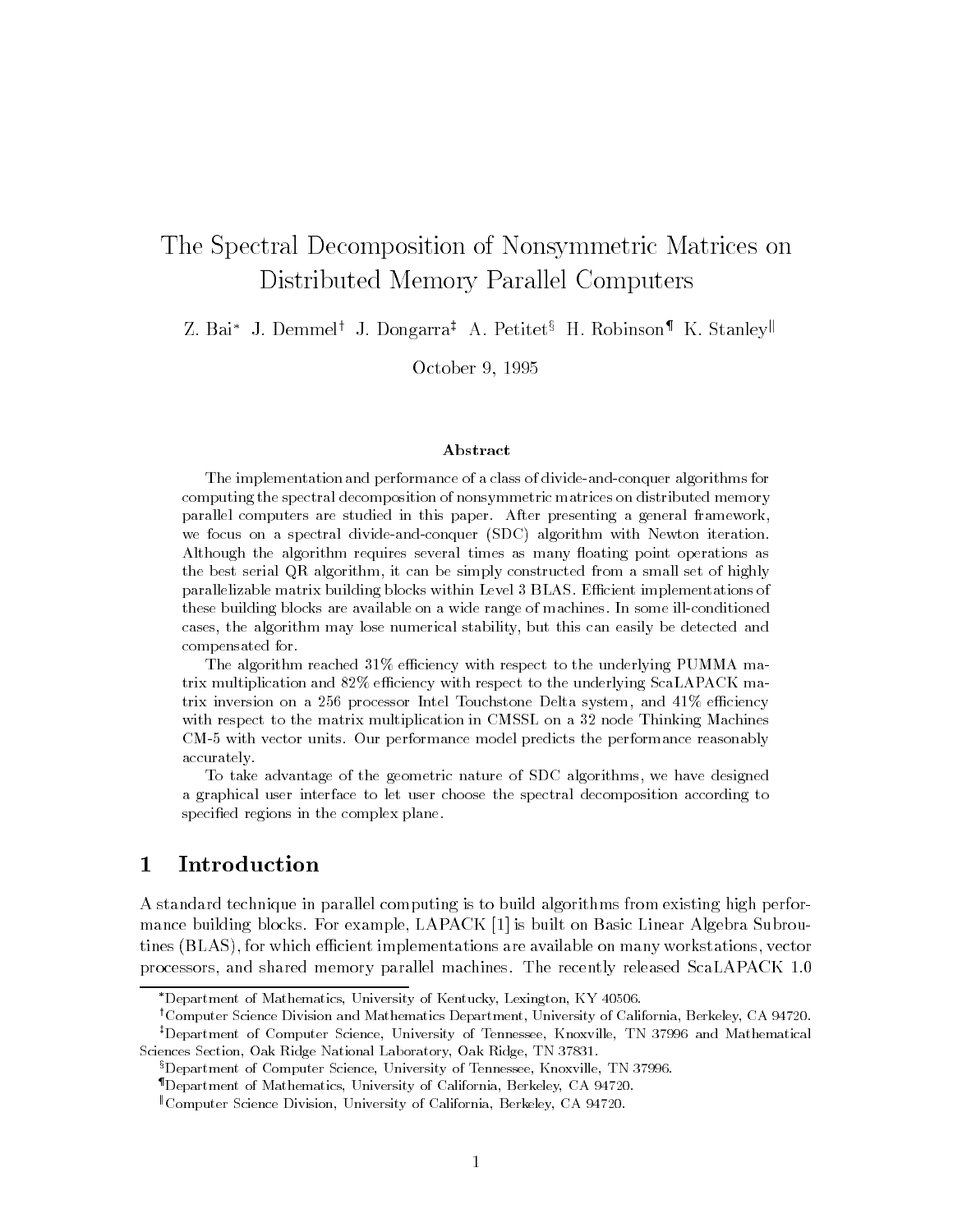linear algebra library [11] is written in terms of the Parallel Block BLAS (PB-BLAS) [12], Basic Linear Algebra Communication Subroutines (BLACS) [19], BLAS and LAPACK. ScaLAPACK includes routines for LU, QR and Cholesky factorizations, and matrix inversion, and has been ported to the Intel Gamma, Delta and Paragon, Thinking Machines CM-5, and PVM clusters. The Connection Machine Scientic Software Library (CMSSL) provides analogous functionality and high performance for the CM-5.

In this paper, we use these high performance kernels to implement a spectral divide-andconquer (SDC) algorithm for finding eigenvalues and invariant subspaces of nonsymmetric matrices on distributed memory parallel computers. The algorithm recursively divides the matrix into smaller submatrices, each of which has a subset of the original eigenvalues as its own [5, 28, 3]. On a 256 processor Intel Touchstone Delta system, the SDC algorithm reached 31% efficiency with respect to the underlying matrix multiplication (PUMMA [13]) for matrices of order 4000. and  $82\%$  efficiency with respect to the underlying ScaLAPACK 1.0 matrix inversion. On a 32 processor Thinking Machines CM-5 with vector units, a varition of the SDC algorithm obtained  $41\%$  efficiency with respect to matrix multiplication from CMSSL 3.2 for matrices of order 2048.

The nonsymmetric spectral decomposition problem has until recently resisted attempts at parallelization [16]. The conventional serial method is to use the QR algorithm [1]. The algorithm had appeared to required fine grain parallelism and be difficult to parallelize. But recently Henry and van de Geijn [21] have shown that the Hessenberg QR iteration phase can be effectively parallelized for distributed memory parallel computers with up to 100 processors. Although it does not appear to be as scalable as the algorithm presented in this paper, it may be faster on a wide range of distributed memory parallel computers. The SDC algorithm performs several times as many floating point operations as the  $QR$  algorithm, but they are nearly all within Level 3 BLAS, whereas implementations of the QR algorithm performing the fewest floating point operations use less efficient Level 1 and 2 BLAS. A thorough comparison of these algorithms will be the sub ject of a future paper. We also note that the algorithm discussed in this paper may be less stable than the QR algorithm in a number of circumstances. Fortunately, it is easy to detect and compensate for this loss of stability. Compared with other approaches, we believe that the new algorithm offers an effective tradeoff between parallelizability and stability.

Other parallel algorithms for the eigenproblem include Hessenberg divide-and-conquer using either Newton's method [18] or homotopies [26], and Jacobi's method [33, 32]. All these methods suffer from the use of fine-grain parallelism, instability, slow or misconvergence in the presence of clustered eigenvalues of the original problem or some constructed subproblems [16]. The other algorithms most closely related to the approach used here may be found in [2, 6, 24], where symmetric matrices, or more generally matrices with real spectra, are treated.

One of the notable features of the SDC algorithm is that it can calculate just those eigenvalues (and the corresponding invariant subspace) in a user-specified region of the complex plane. To help the user specify this region, we developed a graphical user interface for the algorithm.

The rest of this paper is organized as follows. In  $\S 2$ , we first present a general framework of SDC algorithms, and then focus on an SDC algorithm with Newton iteration. We show how to divide the spectrum along arbitrary circles and lines in the complex plane. The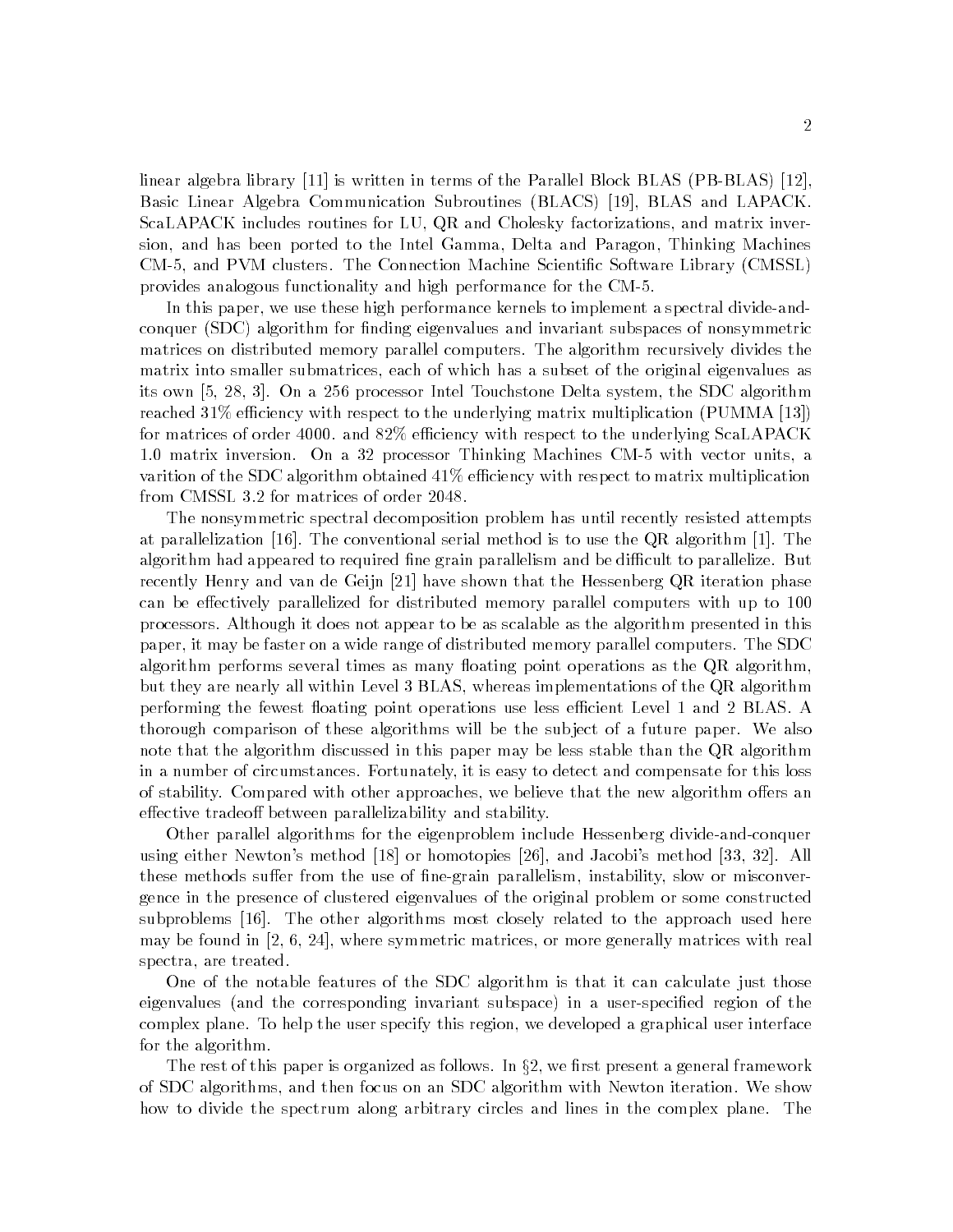implementation and performance on Intel Delta and CM-5 are presented in  $\S$ 3.  $\S$ 4 presents a model for performance analysis, and demonstrates that it can predict the execution time reasonably accurately. §5 describes the design of an X-window user interface. Concluding remarks are given in  $\S6$ .

## 2 Spectral Divide and Conquer Algorithms

#### 2.1 General Framework

A general framework of SDC algorithms can be described as the following. Let

$$
A = X \begin{pmatrix} J_+ & 0 \\ 0 & J_- \end{pmatrix} X^{-1}
$$
 (1)

be the Jordan canonical form of an n - n matrix A, where the eigenvalues of J+ are the eigenvalues of A inside a selected region  $\mathcal D$  in the complex plane, and the eigenvalues of  $J_$ are the eigenvalues of A outside  $\mathcal{D}$ . We assume that there are no eigenvalues of A on the boundary of  $D$ , otherwise we reselect or move the region  $D$  slightly. The invariant subspace of the matrix A corresponding to the eigenvalues inside  $\mathcal D$  are spanned by the first l columns of X, where l is the number of eigenvalues inside  $\mathcal D$ . The matrix

$$
P_{+} = X \left( \begin{array}{cc} I & 0 \\ 0 & 0 \end{array} \right) X^{-1} \tag{2}
$$

is the corresponding spectral problem in the rank revealing  $\mathcal{L}$ sition of the matrix  $P_+$ , where Q is unitary, R is upper triangular, and  $\Pi$  is a permutation matrix chosen so that the leading l columns of Q span the range space of  $P_+$ . Then Q yields the desired spectral decomposition:

$$
Q^H A Q = \left(\begin{array}{cc} A_{11} & A_{12} \\ 0 & A_{22} \end{array}\right) \tag{3}
$$

where the eigenvalues of A11 are the eigenvalues of Alixandra of A inside D, and the eigenvalues of A22 are the eigenvalues of A outside D. By substituting the complementary projector  $I - P_+$ for P+ in (2), A11 will have the eigenvalues outside <sup>D</sup> and A22 will have the eigenvalues inside D.

The crux of an SDC algorithm is to efficiently compute the desired spectral projector P+ without computing the Jordan canonical form.

## 2.2 An SDC algorithm with Newton iteration

One of ways to compute the spectral pro jector P+ is to use the matrix sign function. The matrix sign function was introduced by Roberts [31] for solving the algebraic Riccati equation. However, it was soon extended to solving the spectral decomposition problem [5]. More recent studies may be found in [28, 3].

The matrix sign function,  $sign(A)$ , of a matrix A with no eigenvalues on the imaginary axis can be demical the Jordan canonical form of  $\mathcal{L}(\mathcal{A})$  (1), where the eigenvalues of J+ are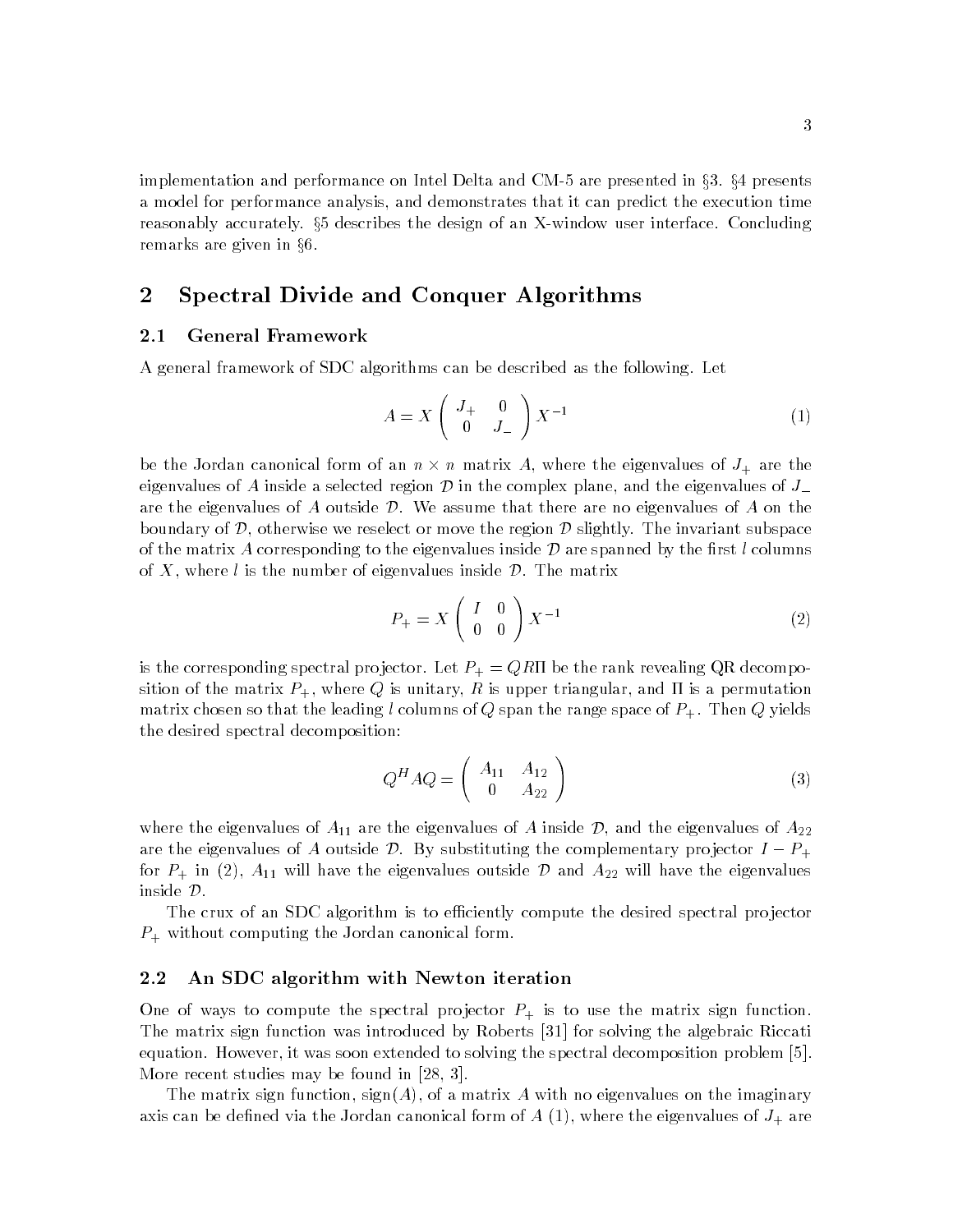$$
sign(A) \equiv X \begin{pmatrix} I & 0 \\ 0 & -I \end{pmatrix} X^{-1}.
$$

It is easy to see that the matrix

$$
P_{+} = \frac{1}{2}(I + \text{sign}(A))
$$
\n(4)

is the spectral pro jector onto the invariant subspace corresponding to the eigenvalues of A in D. l  $\alpha$  is the eigenvalue of  $\alpha$  in the multiplet of the eigenvalues of  $\alpha$  in D. I  $\alpha$  in D. I  $\alpha$  $P_{-} = \frac{1}{2}(I - \text{sign}(A))$  is the spectral projector corresponding to the eigenvalues of A in D. -Let P+ <sup>=</sup> QR be the rank revealing QR decomposition of P+. Then <sup>Q</sup> yields the desired spectral decomposition (3), where the eigenvalues of A11 are the eigenvalues of A11 are the eigenvalues of A11 and and A11 are the eigenvalues of A11 are the eigenvalues of A11 are the eigenvalues of A11 and A11 and A11 a the eigenvalues of  $\Delta$ 2 are the eigenvalues of  $\Lambda$  in  $\Lambda$  in  $\Lambda$  in  $\Lambda$  in  $\Lambda$  in  $\Lambda$  in  $\Lambda$ 

Since sign(A) satisfies the matrix equation  $(\text{sign}(A))^2 = I$ , we can use Newton's method to solve this matrix equation and derive the following Newton iteration:

$$
A_{j+1} = \frac{1}{2}(A_j + A_j^{-1}), \text{ for } j = 0, 1, 2, \dots \text{ with } A_0 = A. \tag{5}
$$

It can be shown that the iteration is globally and ultimately quadratically convergent with  $\lim_{j\to\infty} A_j = \text{sign}(A)$ , provided A has no pure imaginary eigenvalues [31, 23]. The iteration fails otherwise. In finite precision arithmetic, the iteration could converge slowly or not at all if A is "close" to having pure imaginary eigenvalues.

There are many ways to improve the accuracy and convergence rate of this basic iteration [7, 22, 25]. For example, if  $||A^2 - I|| < 1$ , we may use the Newton-Schulz iteration

$$
A_{j+1} = \frac{1}{2}A_j(3I - A_j^2) \text{ for } j = 0, 1, 2, \dots \text{ with } A_0 = A. \tag{6}
$$

to avoid the use of the matrix inverse. Although it requires twice as many floating point operations, it is more efficient whenever matrix multiply is at least twice as efficient as matrix inversion. The Newton-Schulz iteration is also quadratically convergent provided that  $\|A^2 - I\| < 1$ . A hybrid iteration might begin with Newton iteration until  $\|A_i^z - I\| < 1$ and then switch to Newton-Schulz iteration.

The following is an SDC algorithm with Newton iteration to compute the spectral decomposition along the pure imaginary axis.

The SDC Algorithm with Newton Iteration

Let A0 <sup>=</sup> <sup>A</sup>  $\boldsymbol{J}$  , and its proposition of  $\boldsymbol{J}$  is done. In the set of  $\boldsymbol{J}$  $A_{j+1} = \frac{1}{2}(A_j + A_j^{-1})$ if if the control in the second the control of the control in the control of the control in the control in the End for; Compute  $\frac{1}{2}(A_{j+1} + I) = QK\Pi$  (rank revealing QR decomposition)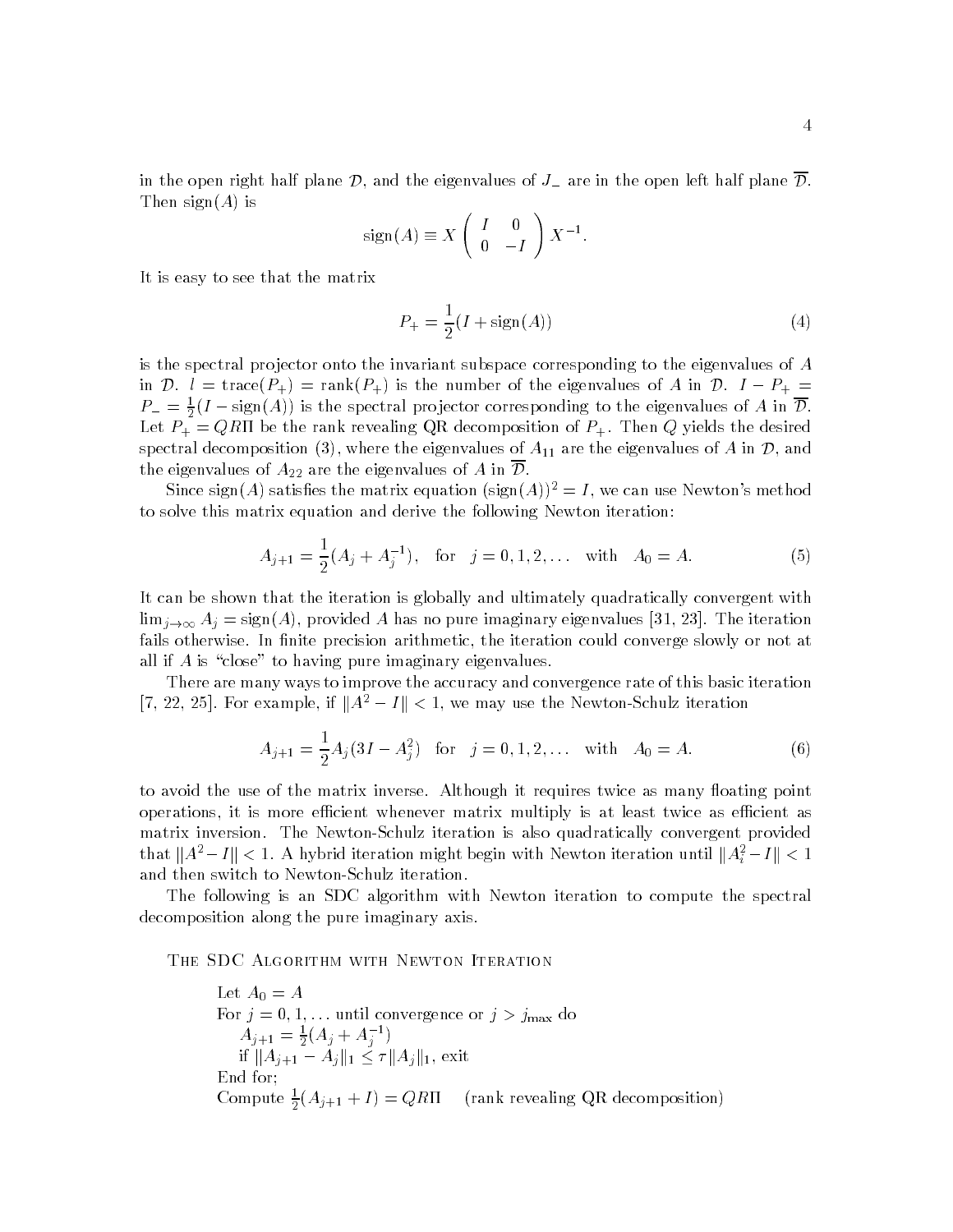$$
l \qquad n-1
$$
  
Calculate  $Q^H A Q = \frac{l}{n-1} \begin{pmatrix} A_{11} & A_{12} \\ E_{21} & A_{22} \end{pmatrix}$   
Compute  $||E_{21}||_1/||A||_1$  for stability test

Here  $\tau$  is the stopping criterion for the Newton iteration (say,  $\tau = n\varepsilon$ , where  $\varepsilon$  is the machine precision), and jmax limits the maximum number of iterations (say jmax = 40). l is the rank of R. On return, the generally nonzero quantity kE21k1=kAk1 measures the backward stability of the computed decomposition, since by setting E21 to zero and so decoupling the problem into A11 and A22, a backward error of kE21k1=kAk1 is introduced. For simplicity, we use the QR decomposition with column pivoting for rank revealing, although more sophisticated rank-revealing schemes exist [10, 20].

All variations of the Newton iteration with global convergence need to compute the inverse of a matrix explicitly in one form or another. Dealing with ill-conditioned matrices and instability in the Newton iteration for computing the matrix sign function and the subsequent spectral decomposition have been studied in [3, 8]. Recently, an inverse free method for achieving better numerical stability has been proposed in [30, 4]. The advantage of the inverse free approach is obtained at the cost of more storage and arithmetic.

Since 1) any SDC algorithm could suffer numerical instability when some eigenvalues are very close to the boundary of the selected region, 2) Newton iteration is faster but somewhat less stable than the inverse free approach, and 3) testing stability is easy, we propose to use the following 3 step hybrid algorithm for a general purpose program:

- 1. Use the SDC algorithm with Newton iteration. If it succeeds, stop.
- 2. Otherwise, divide the spectrum with the inverse free method. If it succeeds, stop.
- 3. Otherwise, use the QR algorithm.

This 3-step approach works by trying the fastest but least stable method first, falling back to slower but more stable methods only if necessary. The same paradigm is also used in other parallel algorithms [15]. If a fast parallel version of the QR algorithm [21] becomes available, it would probably be faster than the inverse free algorithm and hence would obviate the need for the second step listed above. But the inverse free method would still be of interest if only a subset of the spectrum is desired (the QR algorithm necessarily computes the entire spectrum), or for the generalized eigenproblem of a matrix pencil  $A - \lambda B$  [4].

### 2.3 Spectral Transformation

Although the SDC algorithm with Newton iteration only divides the spectrum along the pure imaginary axis, we can use Mobius and other simple transformations of the input matrix A to divide along other more general curves. As a result, we can compute the eigenvalues (and corresponding invariant subspace) inside any region defined as the intersection of regions defined by these curves. This is one of major attractions of this kind of algorithms. Specically, with Mobius transformation

$$
\frac{\alpha z + \beta}{\gamma z + \delta},
$$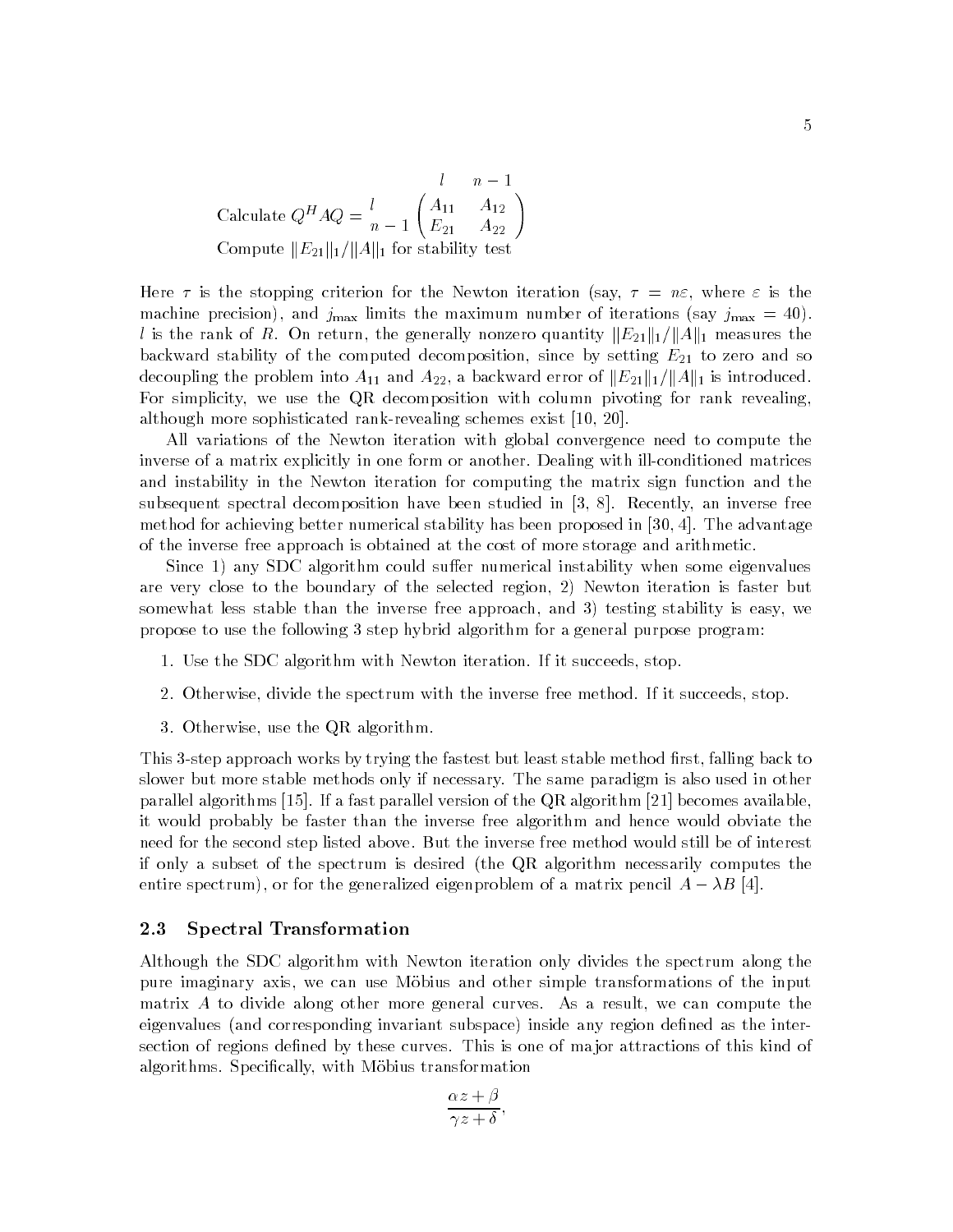

Figure 1: Different Geometric Regions for the Spectral Decomposition

where  $\alpha, \beta, \gamma, \delta$  are constants, and z is a complex variable, the eigenproblem  $Ax = \lambda x$  is transformed to

$$
(\alpha A + \beta I)x = \frac{\alpha \lambda + \beta}{\gamma \lambda + \delta} (\gamma A + \delta I)x
$$

Then if we apply the SDC algorithm to the matrix  $(\gamma A + \delta I)^{-1}(\alpha A + \beta I)$ , we can divide the spectrum with respect to a region

$$
\Re\left(\frac{\alpha\lambda+\beta}{\gamma\lambda+\delta}\right)>0.
$$

For example, by computing the matrix sign function of  $(A+(r-\mu)I)^{-1}(-A+(r+\mu)I)$ , then the SDC algorithm will divide the spectrum of A along a circle centered at  $\mu$  with radius r. If A is real, and we choose  $\mu$  to be real, then all arithmetic will be real. Other more  $\alpha$  regions can be obtained by taking A0 as a polynomial function of A1 as a polynomial function of A. For example,  $\alpha$ by computing the matrix sign function of  $(A - \alpha I)^{-}$ , we can divide the spectrum within a "bowtie" shaped region centered at  $\alpha$ . Figure 1 illustrates the regions which the algorithms can deal with assuming that A is real and the algorithms use only real arithmetic.

# 3 Implementation and Performance

In this section, we report the implementation and performance the SDC algorithm with Newton iteration on distributed memory parallel machines, namely the Intel Delta and the CM-5. Implementations on workstations and shared memory machines can be found in [3].

## 3.1 Implementation and Performance on Intel Touchstone Delta

The Intel Touchstone Delta system, located at the California Institute of Technology on behalf of the Concurrent Supercomputing Consortium, is 16 - 20 mesh of i860 processors in 1600 processors in 1 with a wormhole routing interconnection network [27]. The communication characteristics are described in [29].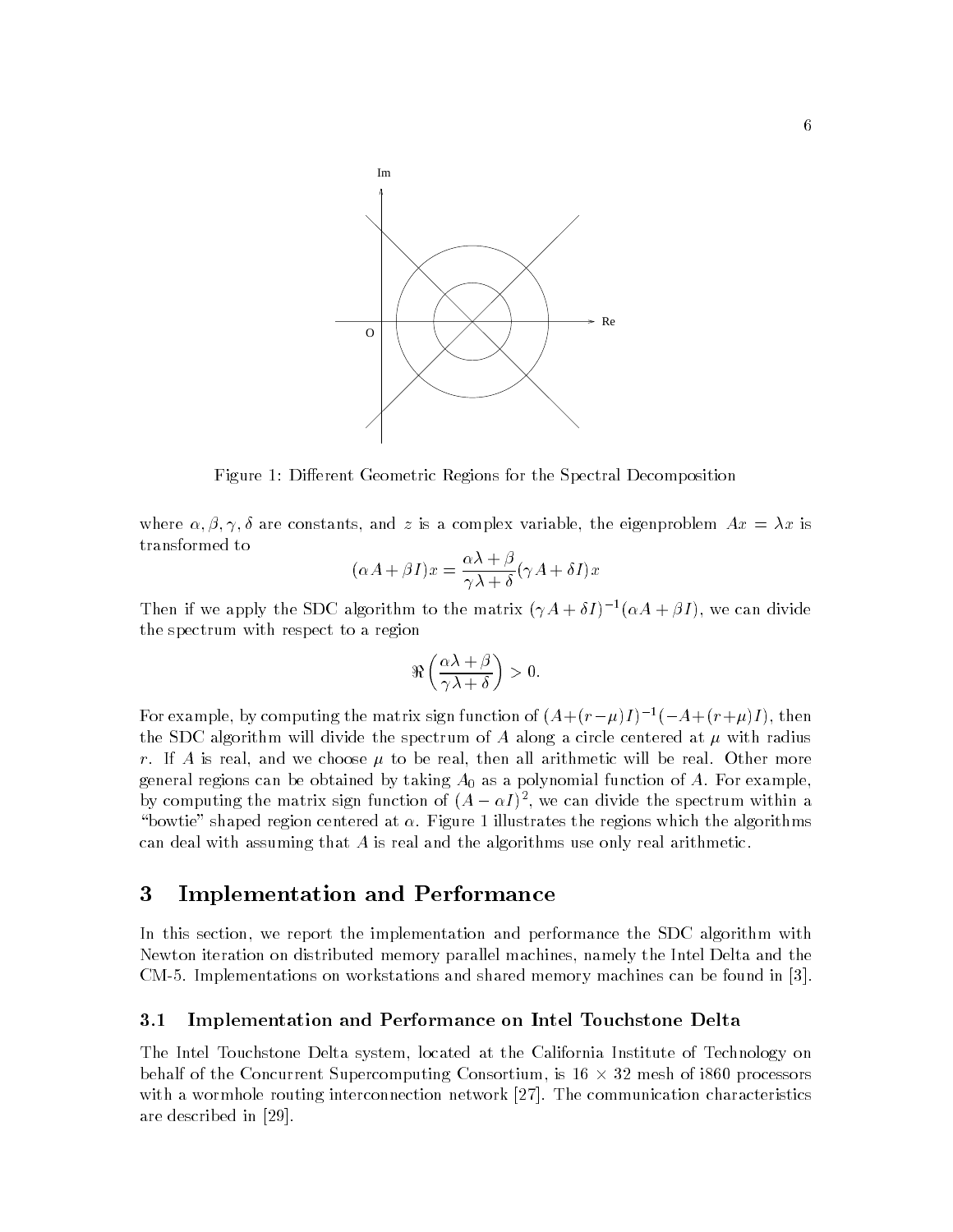

Figure 2: Performance of ScaLAPACK 1.0 subroutines on 256 (16-16) PEs Intel Touchstone Delta system.

Our implementation on Intel is built upon ScaLAPACK 1.0 (beta version) [11]. A square block cyclic data decomposition scheme is used, which allows the routines to achieve well balanced computations and to minimize communication costs. ScaLAPACK relies on the Parallel Block BLAS (PB-BLAS) [12], which hides much of the interprocessor communication and makes it possible to avoid explicit calls to communication routines. The PB-BLAS itself is implemented on top of calls to the BLAS and to the Basic Linear Algebra Communication Subroutines (BLACS) [19].

The PUMMA routines [13] provide the required matrix multiplication. The matrix inversion is done in two steps. After the LU factorization has been computed, the upper triangular  $U$  matrix is inverted, and  $A^{-1}$  is obtained by substitution with  $L.$  Using blocked  $\blacksquare$ operations leads to performance comparable to that obtained for LU factorization. The implementation of the QR factorization with or without column pivoting is based on the parallel algorithm presented by Coleman and Plassmann [14]. The QR factorization with column pivoting has a much larger sequential component, processing one column at a time, and needs to update the norms of the column vectors at each step. This makes using blocked operations impossible and induces high synchronization overheads. However, as we will see, the cost of this step remains negligible in comparison with the time spent in the Newton iteration. The QR factorization without pivoting and the post- and pre-multiplication by an orthogonal matrix do use blocked operations. Two plots in Figure 2 are the timing and megaflops for the PUMMA package using the BLACS for matrix multiplication, and ScaLAPACK subroutines for the matrix inversion, QR decomposition with and without column pivoting.

To measure the efficiency of the algorithm for computing the spectral decomposition with respect to the pure imaginary axis, we generated random matrices with normal distribution (0,1). All computations were performed in real double precision arithmetic. Table 1 lists the CPU time and different megaflops rates. All the backward errors measured in  $\|E_{21}\|_1/\|A\|_1$  are on the order of 10  $^{++}$  to 10  $^{++}$ . It took between 18 to 21 steps of Newton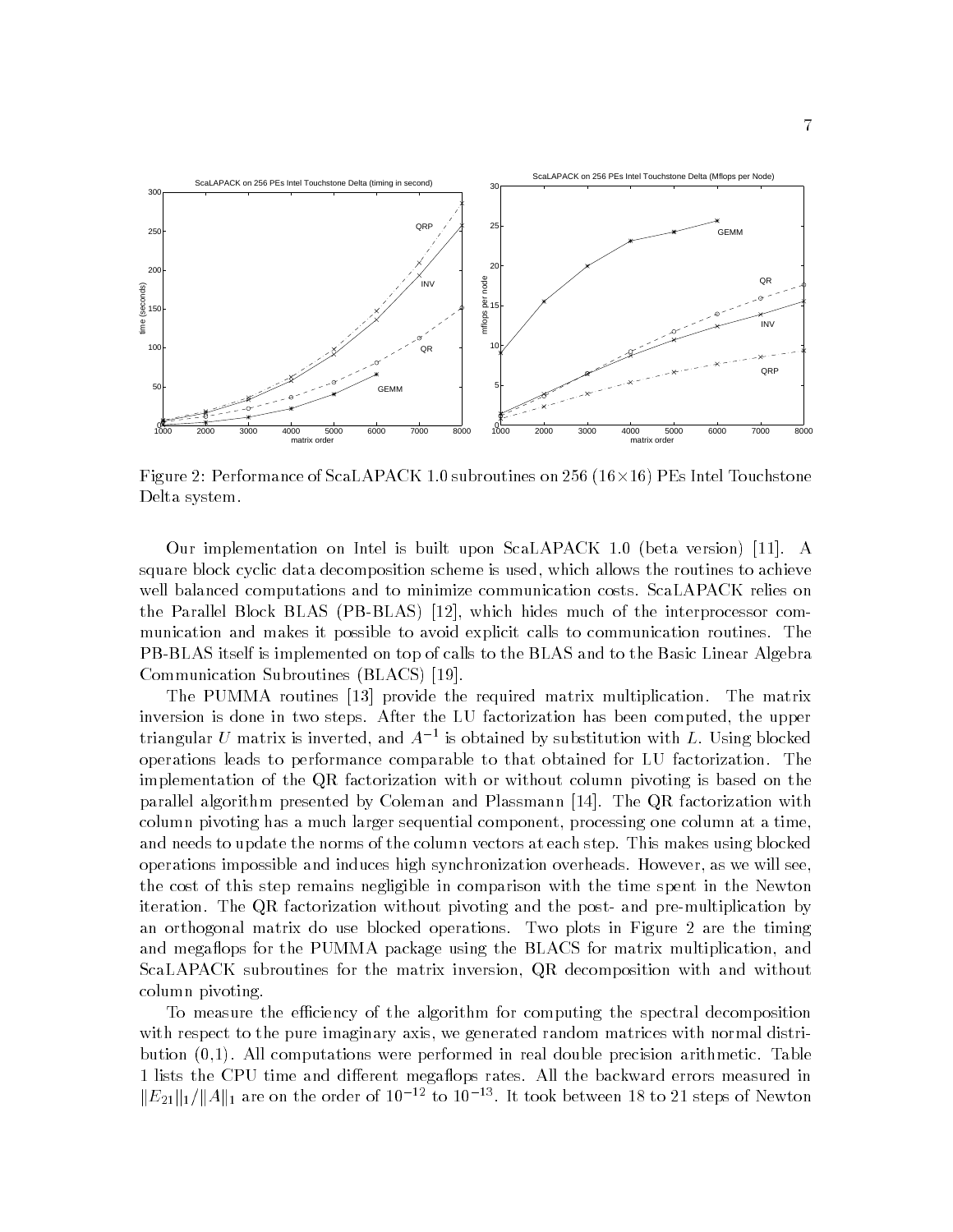| $\, n$ | Timing    | <b>M</b> flops   | <b>M</b> flops | GEMM-Mflops | <b>INV-Mflops</b> |
|--------|-----------|------------------|----------------|-------------|-------------------|
|        | (seconds) | $_{\rm (total)}$ | 'per node)     | 'per node)  | 'per node)        |
| 1000   | 134.22    | 293.05           | 1.14           | 9.04        | 1.41              |
| 2000   | 448.69    | 808.28           | 3.16           | 15.51       | 3.88              |
| 3000   | 792.18    | 1340.60          | 5.23           | 19.95       | 6.43              |
| 4000   | 1436.14   | 1841.98          | 7.19           | 23.12       | 8.70              |

Table 1: The SDC algorithm with Newton iteration on 256-node Intel Touchstone Delta system.

Table 2: Performance Prole on 256-node Intel Touchstone Delta system.

| $\boldsymbol{n}$ | Newton $(\%)$  | $QRP(\%)$ | $Q^T A Q(\%)$ | Total CPU |
|------------------|----------------|-----------|---------------|-----------|
| 1000             | $123.06(91\%)$ | 6.87(5%)  | 4.27(5%)      | 134.22    |
| 2000             | $413.95(92\%)$ | 18.60(4%) | 16.13(4%)     | 448.69    |
| 3000             | 717.04(90%)    | 36.76(5%) | 38.37(5%)     | 792.18    |
| 4000             | 1300.16(90%)   | 63.13(5%) | 72.80(5%)     | 1436.14   |

iteration to converge. From Table 1, we see that for matrices of order 4000, the algorithm reached 7.19/23.12  $\approx 31\%$  efficiency with respect to PUMMA matrix multiplication, and  $7.19/8.70 \approx 82\%$  efficiency with respect to the underlying ScaLAPACK matrix inversion subroutine. Table 2 is the profile of the CPU time. It is clear that the Newton iteration (i.e., computing the matrix sign function) is most expensive, and takes about 90% of the total running time. Figure 3 shows the performance of the algorithm as a function of matrix size for different numbers of processors.

We also ran LAPACK driver routine DGEES (the standard serial QR algorithm) for computing the Schur decomposition on one i860 processor. It took 592 seconds for a matrix of order buy, or 9.1 meganops. Assuming that the time scales like  $n^\circ$ , one can predict that for a matrix of order 4000, if the matrix was able to fit on a single node, then DGEES would take about 48 hours to compute the desired spectral decomposition. In contrast, the SDC algorithm would only take about 24 minutes. This is about 120 times faster. Of course, we should note that DGEES actually computes a complete Schur decomposition with the necessary reordering of the spectrum. Our algorithm only decomposes the spectrum along the pure imaginary axis. In some applications, this may be what users want. If the decomposition along a finer region or a complete Schur decomposition is desired, then the cost of the SDC algorithm will be increased, though it is likely that the first dividing step will take most of the time [9].

## 3.2 Implementation and Performance on the CM-5

Our implementation on 32 node CM-5 was carried out at the University of California at Berkeley. Each CM-5 node contains a 33 MHz Sparc with an FPU and 64 KB cache, four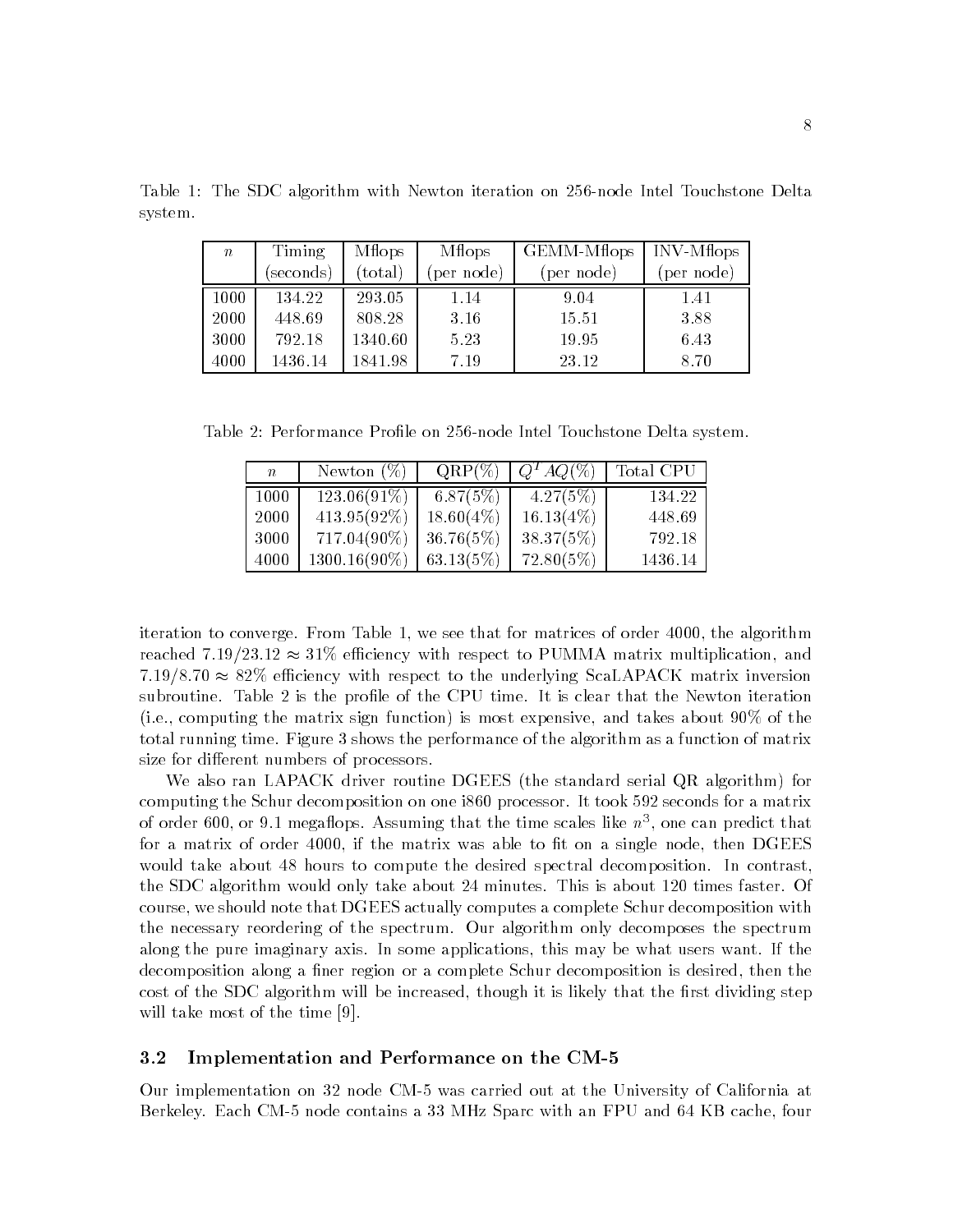

Figure 3: Performance of the SDC algorithm with Newton iteration on the Intel Delta system as a function of matrix size for different numbers of processors.

vector floating points units, and 32 MB of memory. The front end is a 33 HMz Sparc with 32 MB of memory. With the vector units, the peak 64-bit floating point performance is 128 megaflops per node (32 megaflops per vector unit). See [34] for more details.

The SDC algorithm is implemented in CM Fortran (CMF) version  $2.1 -$ an implementation of Fortran 77 supplemented with array-processing extensions from the ANSI and ISO standard Fortran 90. CMF arrays come in two flavors. They can be distributed across CM processor memory (in some user defined layout) or allocated in normal column major fashion on the front end alone. When the front end computer executes a CM Fortran program, it performs serial operations on scalar data stored in its own memory, but sends any instructions for array operations to the nodes. On receiving an instruction, each node executes it on its own data. When necessary, CM nodes can access each other's memory by available communication mechanisms.

CMSSL (version 3.2) was used in our implementation. CMSSL provides data parallel implementations of many standard linear algebra routines. Figure 4 summarizes the performance of CMSSL routines underlying the implementation of the SDC algorithm. Matrix inversion is performed by solving the system  $AX = I$ . The LU factors can be obtained separately  $-$  to support Balzer's and Byers' scaling schemes to accelerate the convergence of Newton iteration – and there is a routine for estimating  $||A^{-1}||_{\infty}$  from the LU factors to detect ill-conditioned intermediate matrices in the Newton iteration. The QR factorization with or without pivoting uses standard Householder transformations. Column blocking can be performed at the user's discretion to improve load balance and increase parallelism. The QR with pivoting routine is about half as fast as QR without pivoting. This is due in part to the elimination of blocking techniques when pivoting, as columns must be processed sequentially.

We tested the SDC algorithm with hybrid Newton-Schulz iteration for computing the spectral decomposition along the pure imaginary axis. The entries of random test matrices were uniformly distributed on  $[-1, 1]$ . We use the inequality  $||A_{i+1}-A_i||_1 \leq \sqrt{n}$  as switching criterion from the Newton iteration (5) to the Newton-Schulz iteration (6), i.e., we relaxed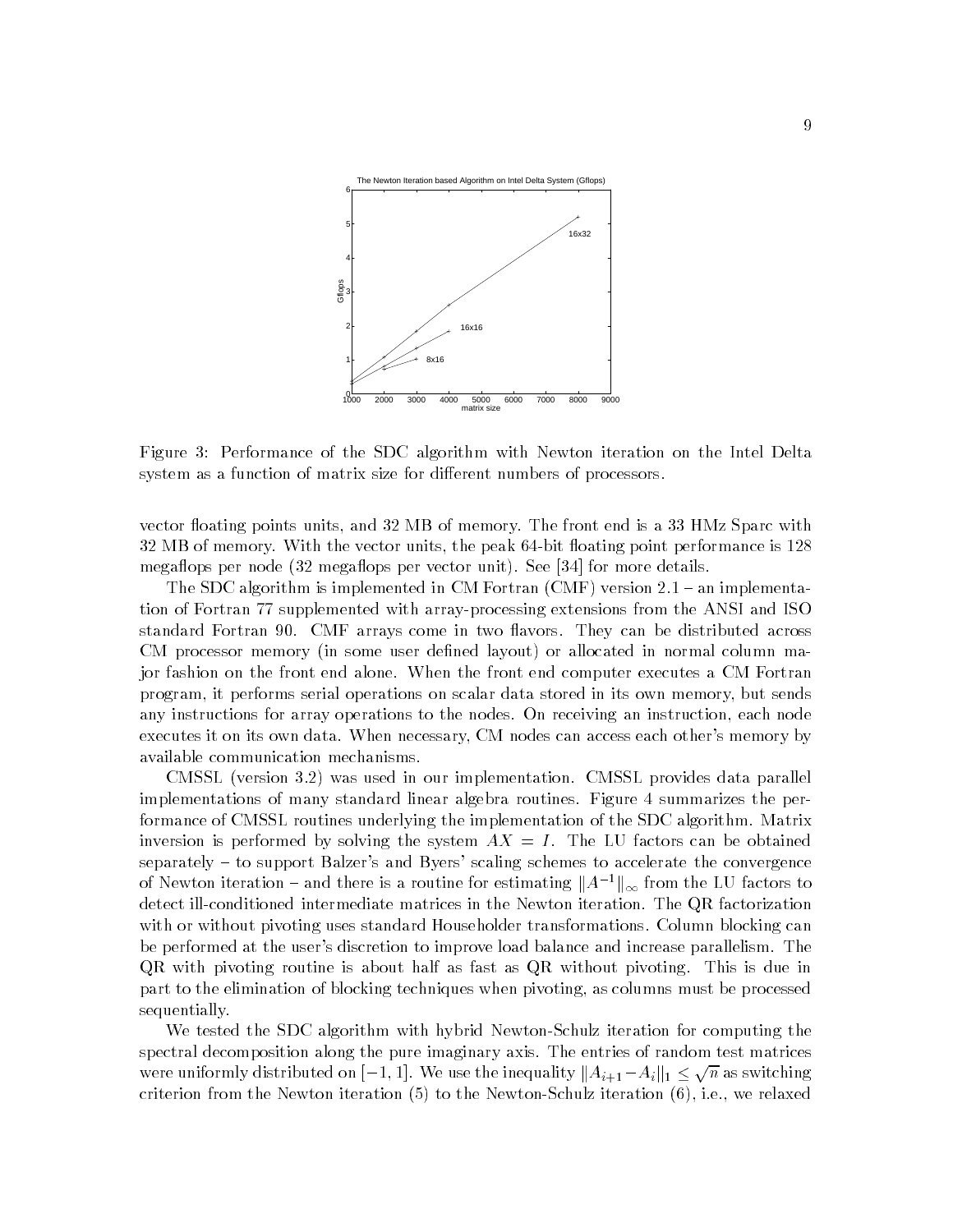

Figure 4: Performance of CMSSL 3.2 subroutines on 32 node CM-5 with vector units

Table 3: Performance of the SDC algorithm with Newton-Schultz iteration on a 32 node CM-5 with vector units.

|                  | Actual   | Predicted |                |                | GEMM-          | Inverse-       |
|------------------|----------|-----------|----------------|----------------|----------------|----------------|
| $\boldsymbol{n}$ | Time     | Time      | <b>M</b> flops | <b>M</b> flops | <b>M</b> flops | <b>M</b> flops |
|                  | seconds) | seconds)  | (total)        | per node)      | 'per node)     | (per node)     |
| 256              | 25       | 16        | 30.72          | 0.96           | 12.57          | 0.69           |
| 512              | 58       | 45        | 106.88         | 3.34           | 22.14          | 2.62           |
| 768              | 99       | 88        | 203.84         | 6.37           | 30.32          | 5.05           |
| 1024             | 143      | 146       | 318.40         | 9.95           | 37.71          | 7.81           |
| 1280             | 231      | 222       | 405.44         | 12.67          | 42.06          | 10.64          |
| 1536             | 296      | 316       | 520.64         | 16.27          | 46.61          | 13.49          |
| 1792             | 423      | 430       | 579.84         | 18.12          | 51.47          | 16.16          |
| 2048             | 506      | 567       | 732.16         | 22.88          | 55.72          | 18.87          |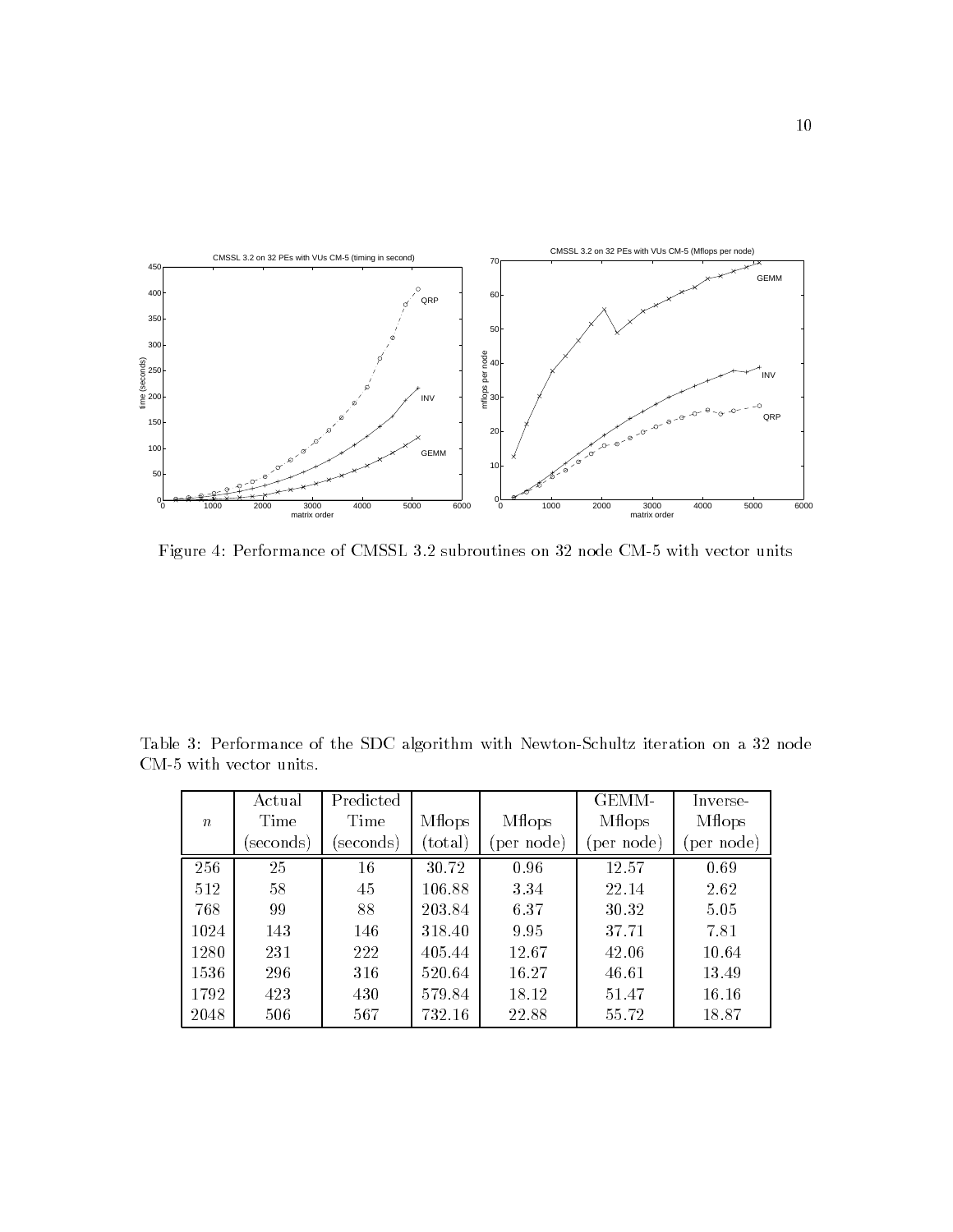the convergence condition  $\|A_i^* - I\| < 1$  for the Newton-Schulz iteration to

$$
||A_i^2 - I||_1 = ||A_i(A_i - A_i^{-1})||_1 = 2||A_i(A_{i+1} - A_i)||_1 \le 2\sqrt{n}||A_i||_1,
$$

because this optimized performance over the test cases we ran.

Table 3 shows the CPU time in seconds and different megaflops rates. All backward errors are on the order of 1013 . The Newton iteration took between 14 to 16 steps to converge, and then took 2 steps of Newton-Schultz iteration. From the table, we see that by comparing to CMSSL matrix multiplication, we obtain  $32\%$  to  $45\%$  efficiency with the matrices sizes from 512 to 2048, even faster than the CMSSL matrix inverse subroutine. After profiling the total CPU time, we found that about  $83\%$  of total time is spent on the Newton iteration, 9% on the QR decomposition with pivoting, and 7.5% on the matrix multiplication for the Newton-Schulz iteration and orthogonal transformations.

## 4 Execution time modeling

In this section, we derive an execution time model for the SDC algorithm. We will show that the model confirms that the SDC algorithm scales well. The ratio of computation to communication, the chief determinant of scalability, is comparable to that required by current implementations of LU decomposition [11]. Since LU decomposition scales well to a wide variety of machines [17], the SDC algorithm can also be expected to scale well.

#### 4.1 Details of the execution time model

Our model is based on the actual operation counts of the ScaLAPACK implementation and the following problem parameters and (measured) machine parameters:

- p Number of processors,
- $\alpha$  Time required to send a zero length message from one processor to another,
- $\beta$  Time required to send one double word from one processor to another,
- $\gamma$  Time required per BLAS3 floating point operation.

The models for each of the building blocks, shown in Table 4, were created by counting the actual operations in the critical path. Each of these building block models were validated against the performance data shown in Figures 2 and 4.

In Table 5, the predicted running time of each of the steps of the algorithm is displayed. Summing the times in Table 5 yields:

Total time = 
$$
45 \frac{n^3}{p} \gamma + (160 + 23 \lg p) n\alpha + (90 + 40 \lg p) \frac{n^2}{\sqrt{p}} \beta
$$
. (7)

Using the measured machine parameters given in Table 6 with equation (7) yields the predicted times on CM-5 (Table 3) and the Intel Delta system (Table 7). As Table 7 shows, our model underestimates the actual time on the Delta by no more than 30% for the problem and machine sizes listed. Table 3 shows that our model matches the performance on the CM-5 to within 25% for all problem sizes except the smallest, i.e.  $n = 256$ .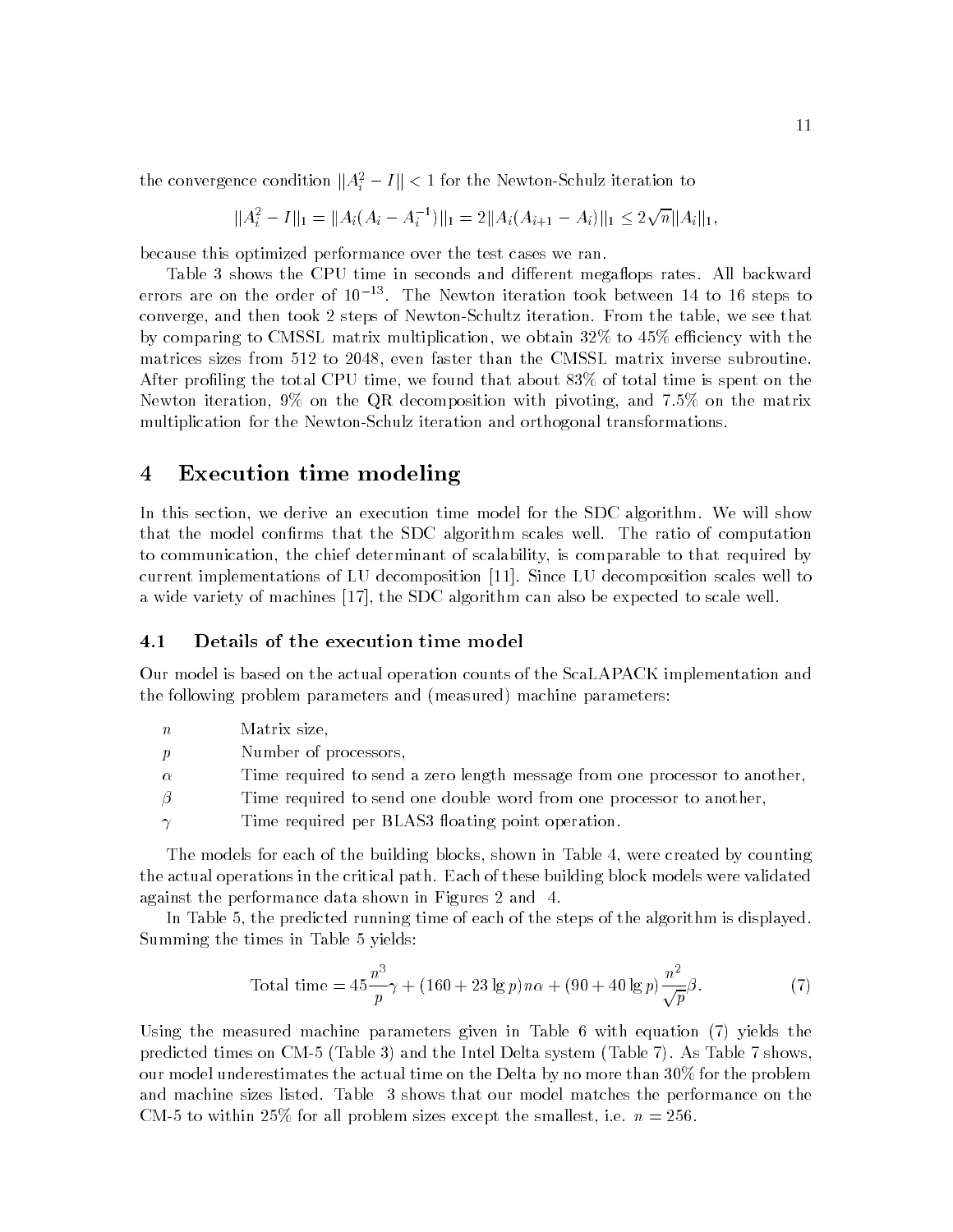|                            | Computation                      |                                     | Communication Cost                                 |
|----------------------------|----------------------------------|-------------------------------------|----------------------------------------------------|
| Task                       | Cost                             | latency                             | $bandwidth-1$                                      |
| LU                         | $rac{2}{3} \frac{n^3}{p} \gamma$ | $(6 + \lg p)n\alpha$                | $\frac{\lg p}{4} \frac{n^2}{\sqrt{n}} \beta$       |
| TRI                        | $rac{4}{3} \frac{n^3}{p} \gamma$ | $2n\alpha$                          | $(2+\frac{3}{2}\lg p)\frac{n^2}{\sqrt{p}}\beta$    |
| Matrix<br>multiply         | $2\frac{n^3}{p}\gamma$           | $(1+\frac{\lg p}{2})\sqrt{p}\alpha$ | $\frac{\lg p}{2} \cdot \frac{n^2}{\sqrt{p}} \beta$ |
| QR                         | $rac{4}{3} \frac{n^3}{p} \gamma$ | $3n \lg p\alpha$                    | $\frac{3 \lg p}{4} \frac{n^2}{6}$                  |
| Householder<br>application | $2\frac{n^3}{p}\gamma$           |                                     | $2\frac{n^2}{\sqrt{n}}\lg p\beta$                  |

Table 4: Models for each of the building blocks

Table 5: Model of the SDC algorithm with Newton iteration

|                  |                           | 20 matrix        | QR                 | 2 Householder | Total            |
|------------------|---------------------------|------------------|--------------------|---------------|------------------|
|                  |                           | inversions       |                    | applications  |                  |
| Computation cost | $\times \frac{n}{\gamma}$ | 40               |                    |               | 45               |
| Latency cost     | $\times n\alpha$          | $160 + 20 \lg p$ | $3 \lg p$          |               | $160 + 23 \lg p$ |
| Bandwidth cost   | $\frac{n^2}{\sqrt{n}}$    | $90 + 35 \lg p$  | $\frac{3}{4}$ lg p |               | $90+40 \lg p$    |

Table 6: Machine parameters

| Model    |                                       | Performance    |              | measured values $\mu\mathrm{s}$ |
|----------|---------------------------------------|----------------|--------------|---------------------------------|
|          | Parameter   Description               | limited by     | $CM-5$ Delta |                                 |
| $\sim$   | time per BLAS 3 flop   peak flop rate |                | 1/90         | 1/34                            |
| $\alpha$ | message latency                       | comm. software | 150          | 157                             |
|          | $bandwidth-1$                         | comm. hardware | -1.62        | 1.67                            |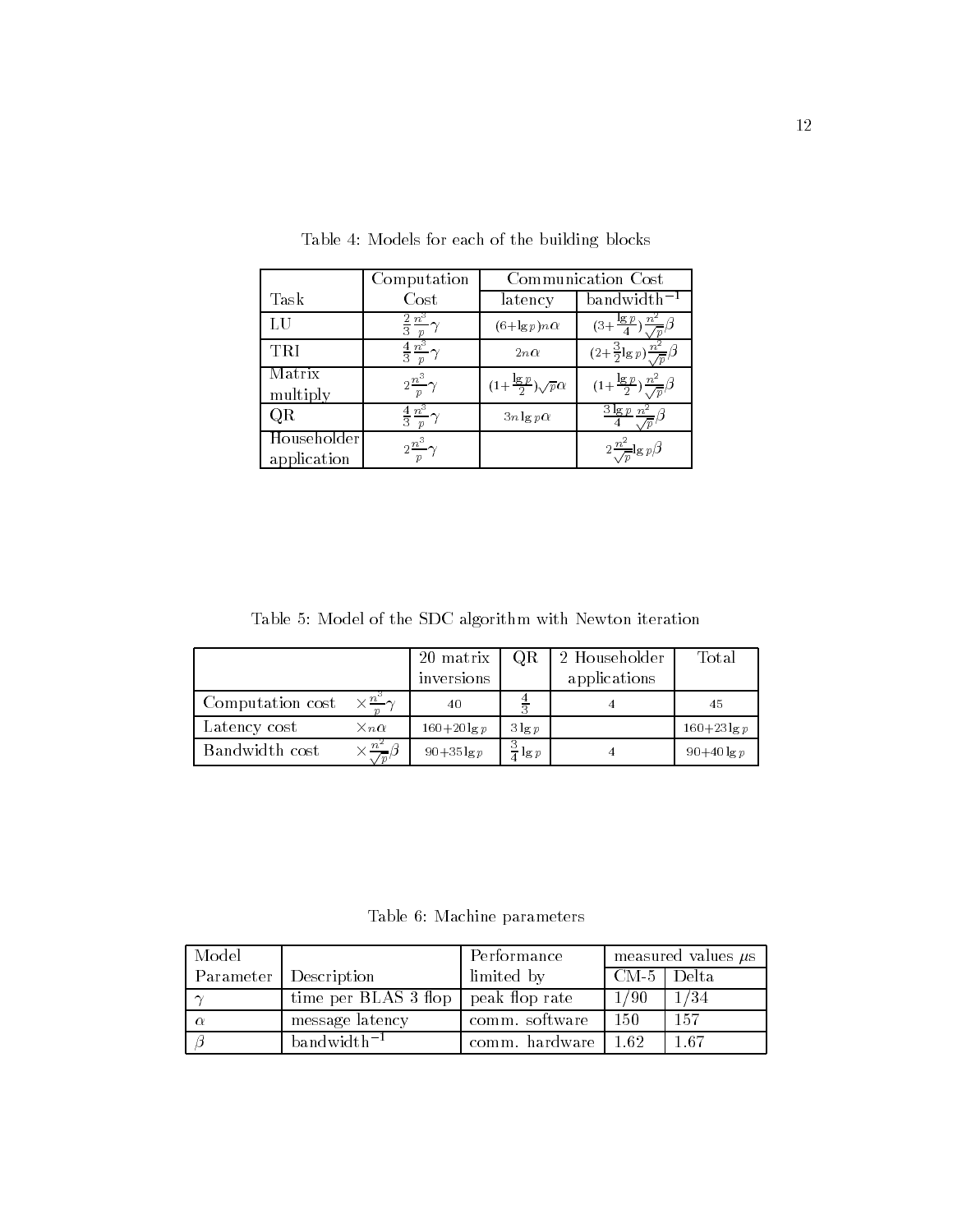| Delta            | $8 \times 16$ PEs        |               | $16 \times 16$ PEs |             | $16 \times 32$ PEs |             |
|------------------|--------------------------|---------------|--------------------|-------------|--------------------|-------------|
| $\boldsymbol{n}$ | actual                   | predicted     | actual             | predicted   | actual             | predicted   |
|                  | time<br>sec)             | (sec)<br>time | [sec]<br>time      | time<br>sec | time<br>sec        | time<br>sec |
| 1000             |                          |               | 134                | 102         | 110                | 93          |
| 2000             | 502                      | 402           | 448                | 320         | 336                | 269         |
| 3000             | 1037                     | 921           | 792                | 687         | 576                | 542         |
| 4000             | $\overline{\phantom{a}}$ |               | 1436               | 1231        | 1014               | 927         |
| 8000             |                          |               | --                 |             | 4268               | 3910        |

Table 7: Actual and predicted performance of the SDC algorithm with Newton iteration for the spectral decomposition along the pure imaginary axis

Table 8 compares the execution time cost to divide the spectrum once by the SDC algorithm with the cost for LU decomposition. The ratio of SDC to LU costs in each of the three categories, the cost of a flop, message initiation cost and inverse bandwidth cost, is shown in the third column and also displayed here:

$$
\left\langle 67, \frac{160 + 23 \lg p}{6 + \lg p}, \frac{90 + 40 \lg p}{3 + \frac{1}{4} \lg p} \right\rangle
$$

 $\overline{\phantom{a}}$ 

These cost ratios vary slowly with the number of processors. For example, the cost of splitting the spectrum once with the SDC algorithm on  $1000$  processors is 67 times the flop cost in LU, 24 times the message initiation cost in LU and 90 times the inverse bandwidth cost in LU. At the extremes,  $p = 1$  and  $p = \infty$ , the cost raios are  $\lt 67,27,30>$ , and  $< 67,23,160$  > respectively. These cost ratios show that the SDC algorithm will scale almost as well as the LU decomposition across most computers.

The performance figures in Table 6 are all measured by an independent program, except for the CM-5 Level 3 BLAS performance. The communication performance figures for the Delta in Table 6 are from a report by Littleneid\* [29]. The communication performance ngures for the UM-5 are as measured by Whaley~ [35]. The computation performance for the Delta is from the LINPACK benchmark[17] for a one processor Delta. There is no entry for a one processor CM-5 in the LINPACK benchmark, so  $\gamma$  for the CM-5 in Table 6 is chosen from our own experience.

#### 4.2 Discrepancies between the model and actual times

There are numerous sources of error in our model. The model does not count all floating point operations. The number of processor rows and columns and the block size affect performance and ignoring them therefore contributes to the total error. Communications do not exactly fit the linear model  $(\alpha + n\beta)$ , nor are matrix multiply costs constant per flop.

 $1<sup>1</sup>$ The BLACS use protocol 2, and the communication pattern most closely resembles the "shift" timings.  $2\alpha$  is from Table 8 and  $\beta$  is from Table 5 in [35].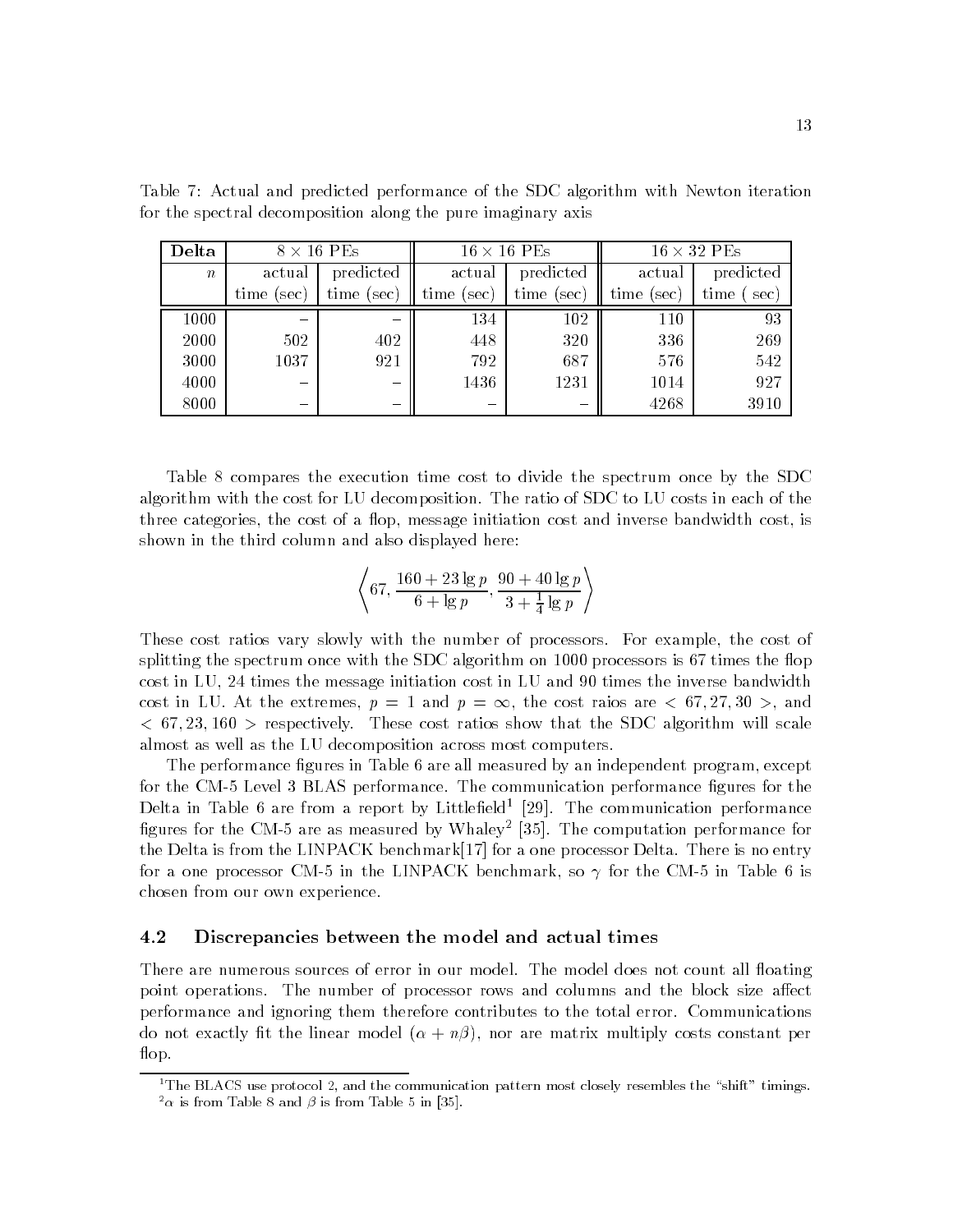|                  | 5 H Z                                  |                    |                  |
|------------------|----------------------------------------|--------------------|------------------|
| Computation Cost |                                        |                    |                  |
| Latency cost     | $(160+23\lg p)n\alpha$                 | $(6+\lg p)n\alpha$ | $160 + 23\lg(p)$ |
| Bandwidth cost   | $(90+40 \lg p)\frac{n}{\sqrt{p}}\beta$ |                    |                  |

Table 8: The scalability of the SDC algorithm versus LU decomposition

The model assumes that exactly 20 Newton iterations are required, wheras the actual number varied from 18 to 22. It is based on QR decomposition without pivoting, but the code has to use the QR decomposition with pivoting. On the CM-5, timings are from the Newton-Shultz iteration because that the latter is slightly more efficient, but the model is uniformally based on the Newton iteration.

We have a more detailed model which matches the performance better than the one shown here. The detailed model shows that algorithmic discrepancies and load imbalance contribute the largest errors for large problems  $(n > 512)$  while uncounted operations contribute the largest error for small problems  $(n < 512)$ .

# 5 XI : A Graphical User Interface to SDC

To take advantage of the graphical nature of the spectral decomposition process of the SDC algorithm, a graphical user interface has been implemented. Written in C and based on X11R5's standard Xlib library, the Xt toolkit and MIT's Athena widget set, it has been nicknamed  $XI$  for "X11 Interface". The programmer's interface to  $XI$  consists of seven subroutines designed independently of any specific SDC implementation. Thus  ${\bf X}{\bf I}$  can be attached to any SDC code. At present, it is in use with the CM-5 CMF implementation and Fortran 77 version of the SDC algorithm. Figure 5 shows the coupling of the SDC code and the **XI** library of subroutines.

Basically, the SDC code calls an  $\mathbf X\mathbf I$  routine which handles all interaction with the user and returns only when it has the next request for a parallel computation. The SDC code processes this request on the parallel engine, and if necessary calls another XI routine to inform the user of the computational results. If the user had selected to split the spectrum, then at this point the size of the highlighted region, and the error bound on the computation (along with some performance information) is reported, and the user is given the choice of confirming or refusing the split. Appropriate action is taken depending on the choice. This process is repeated until the user decides to terminate the program.

All data structures pertaining to the matrix decomposition process are managed by XI. A binary tree records the size and status (solved/not solved) of each diagonal block corresponding to a spectral region, the error bounds of each split, and other information. Having the X11 interface manage the decomposition data frees the programmer of these responsibilities and encapsulates the decomposition process. The programmer obtains any useful information via the interface subroutines.

Figure 6 pictures a sample session of the user interface on the CM-5 with a matrix of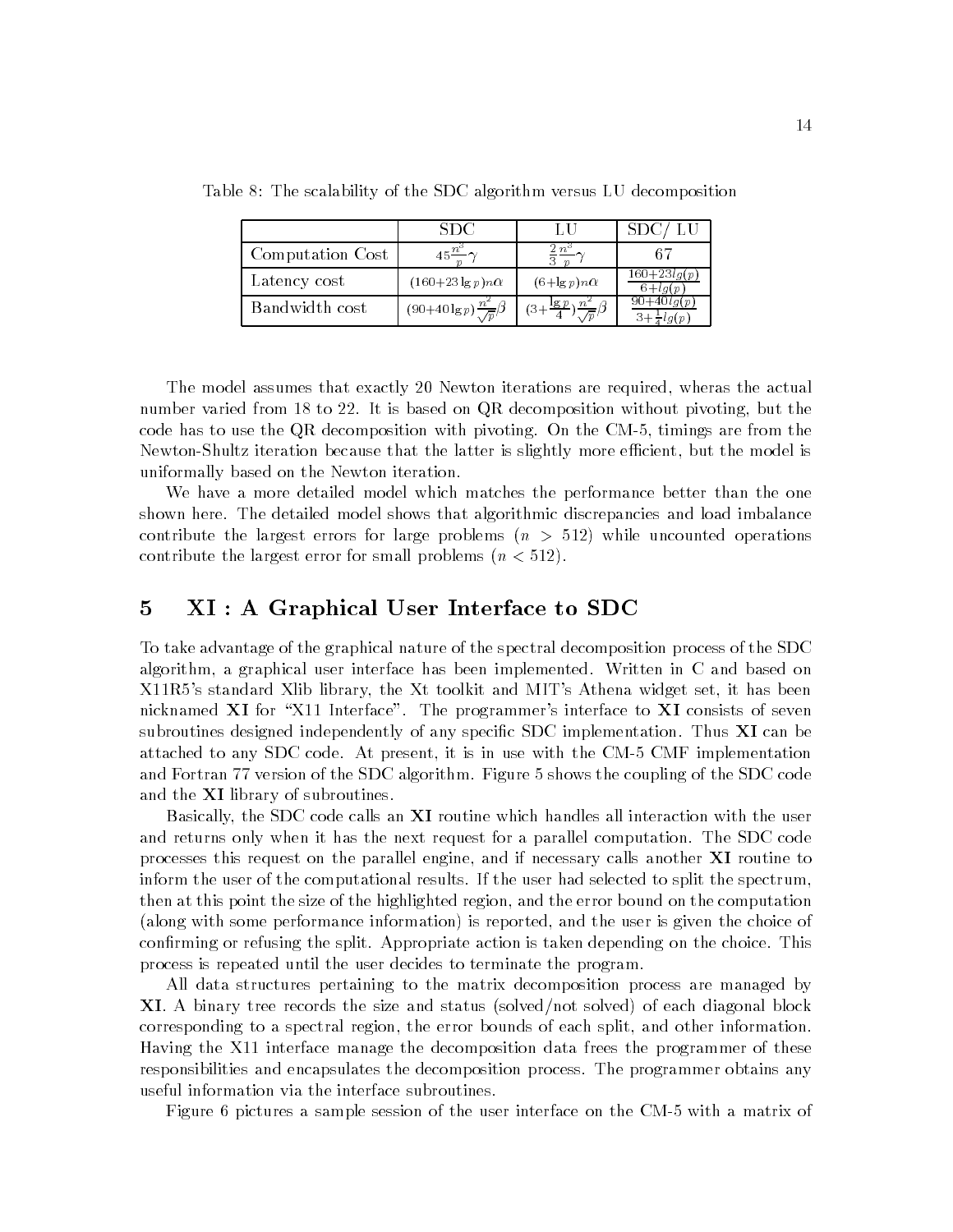Figure 6: A sample xsdc session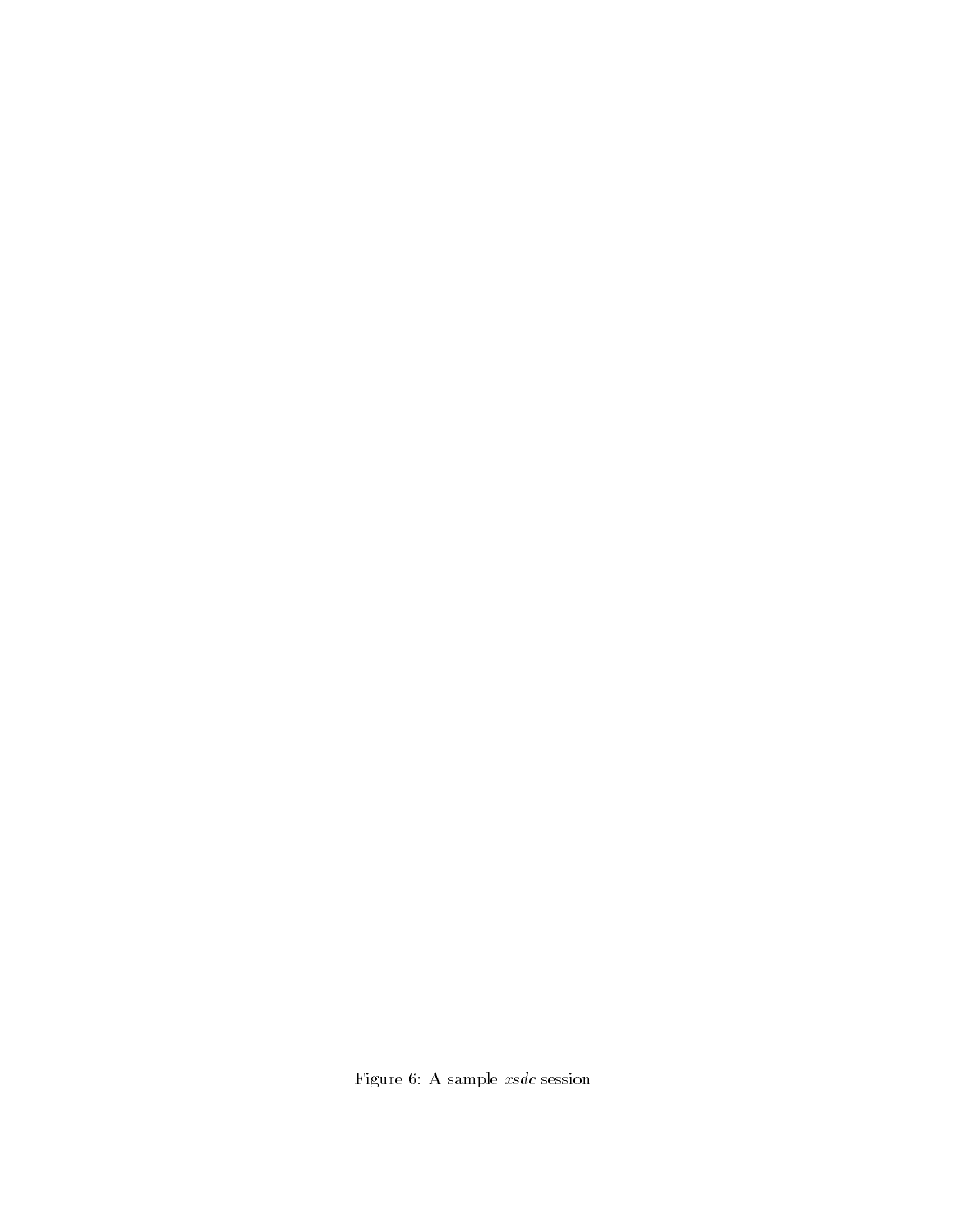order 500. The central window (called the "spectrum window") represents the region of the complex plane indicated by the axes. Its title  $-\text{ "xsdc}$ : Eigenvalues and Schur Vectors" - indicates that the task is to compute eigenvalues and Schur vectors for the underline matrix. The lines on the spectrum window (other than the axes) are the result of spectral divide-and-conquer, while the shading indicates that the "bowtie" region of the complex plane is currently selected for further analysis. The other windows show the details of the process.

The buttons at the top control I/O, the appearance of the spectrum window, and algorithmic choices:

- File lets one save the matrix, start on a new matrix, or quit.
- Zoom lets one navigate around the complex plane by zooming in or out on part of the spectrum window.
- Toggle turns on or off the features of the spectrum window (for example the axes, Gershgorin disks, eigenvalues).
- Function lets one modify the algorithm, or display details about the progress being made.

The buttons at the bottom are used in splitting the spectrum. For example clicking on Right halfplane and then clicking at any point on the spectrum window will split the spectrum into two halfplanes at that point, with the right halfplane selected for further division. The Split Information window keeps track of the matrix splitting process. The Matrix Information window displays the status of the matrix decomposition process, where each of the three entries corresponds to a spectral region and a square diagonal block of the  $3 \times 3$  block upper triangular matrix, and informs us of the block's size, whether its eigenvalues (eigenvectors, Schur vectors) have been computed or not, and the maximum error bound encountered. The listed eigenvalues can be plotted on the spectrum at the user's request.

The user may select any region of the complex plane (and hence any sub-matrix on the diagonal) for further decomposition by clicking the pointer in the desired region. Once a block is small enough, the user may choose to solve it via the Function button at the top of the spectrum window.

## 6 Concluding Remarks

Our implementation of the SDC algorithm with Newton iteration uses only highly efficient matrix computation kernels, which are available in the public domain and from distributed memory parallel computer vendors. The performance attained is encouraging. This approach merits consideration for other numerical algorithms. The ob ject oriented user interface XI provides a paradigm for use in the future to design a more user friendly interface in the massively parallel computing environment. We note that all the approaches discussed here can be extended to compute the both right and left deflating subspaces of a regular matrix pencil  $A - \lambda B$ .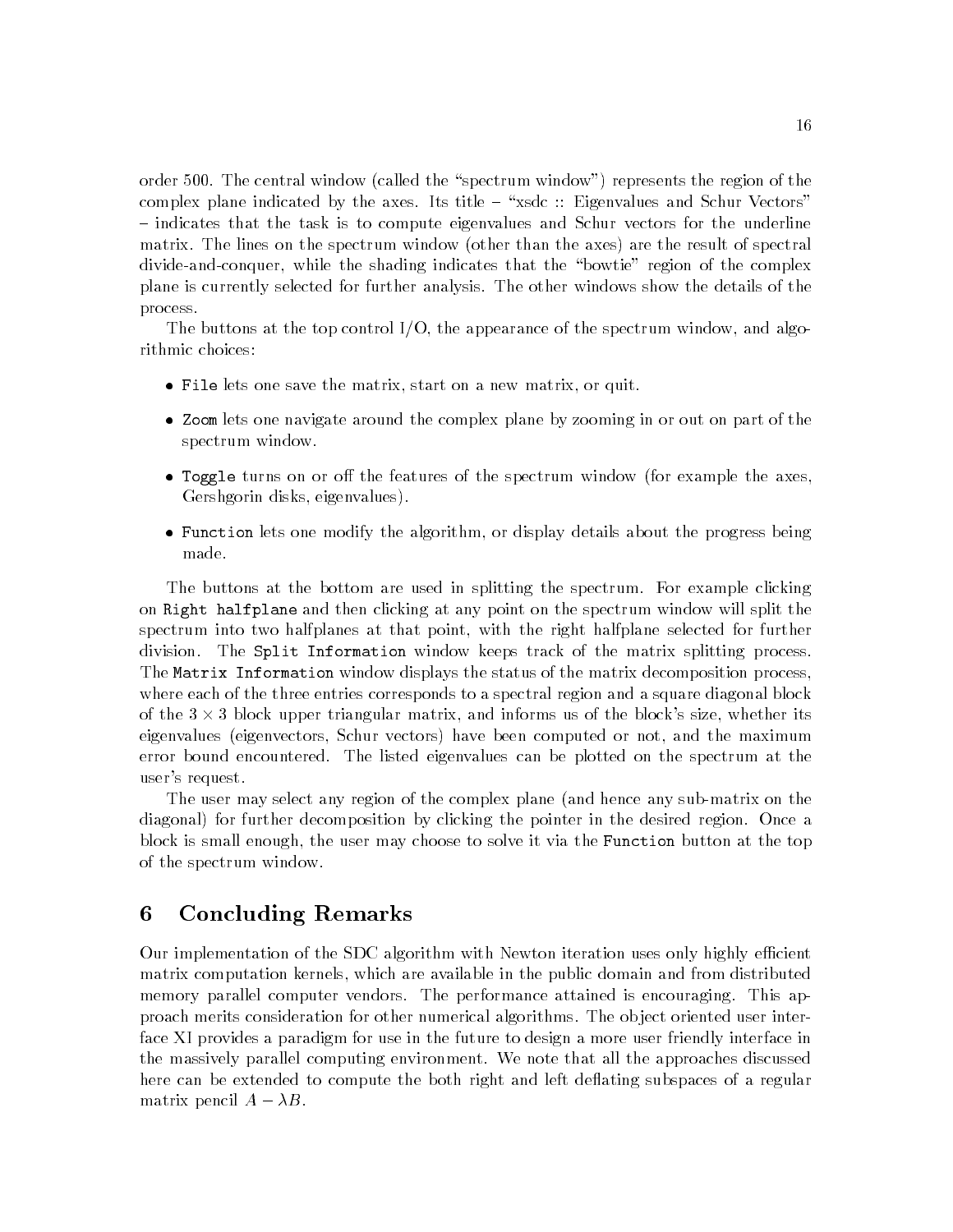As the spectrum is repeatedly partitioned in a divide-and-conquer fashion, there is obviously task parallelism available because of the independent submatrices that arise, as well as the data parallel-like matrix operations considered in this paper. Analysis in [9] indicates that this task parallelism can contribute at most a small constant factor speedup, since most of the work is at the root of the divide-and-conquer tree. This can simplify the implementation.

# Acknowledgements

Bai and Demmel were supported in part by an ARPA grant. Demmel and Petitet were supported in part by NSF grant ASC-9005933, Demmel, Dongarra and Robinson were supported in part by ARPA contact DAAL03-91-C-0047 administered by the Army Research Office. Dongarra was also supported in part by DOE under contract DE-AC05-84OR21400. Ken Stanley was supported by an NSF graduate student fellowship.

This work was performed in part using the Intel Touchstone Delta System operated by the California Institute of Technology on behalf of the Concurrent Supercomputing Consortium. Access to this facility was provided through the Center for Research on Parallel Computing.

## References

- [1] E. Anderson, Z. Bai, C. Bischof, J. Demmel, J. Dongarra, J. Du Croz, A. Greenbaum, S. Hammarling, A. McKenney, S. Ostrouchov, and D. Sorensen. LAPACK Users' Guide (second edition). SIAM, Philadelphia, 1995.
- [2] L. Auslander and A. Tsao. On parallelizable eigensolvers. Adv. in Appl. Math., 13:253– 261, 1992.
- [3] Z. Bai and J. Demmel. Design of a parallel nonsymmetric eigenroutine toolbox, Part I. In R. F. Sincovec et al, editor, Proceedings of the Sixth SIAM Conference on Parallel Processing for Scientific Computing. SIAM, 1993.
- [4] Z. Bai, J. Demmel, and M. Gu. Inverse free parallel spectral divide and conquer algorithms for nonsymmetric eigenproblems. Department of Mathematics RR 94-01, University of Kentucky, 1994. to appear in Numer. Math.
- [5] A. N. Beavers and E. D. Denman. A computational method for eigenvalue and eigenvectors of a matrix with real eigenvalues. Numer.  $Math., 21:389-396, 1973.$
- [6] C. Bischof and X. Sun. A divide and conquer method for tridiagonalizing symmetric matrices with repeated eigenvalues. Technical Report, Argonne National Lab, Argonne, IL.
- [7] R. Byers. Solving the algebraic Riccati equation with the matrix sign function. Lin. Alg.  $Appl.$ , 85:267-279, 1987.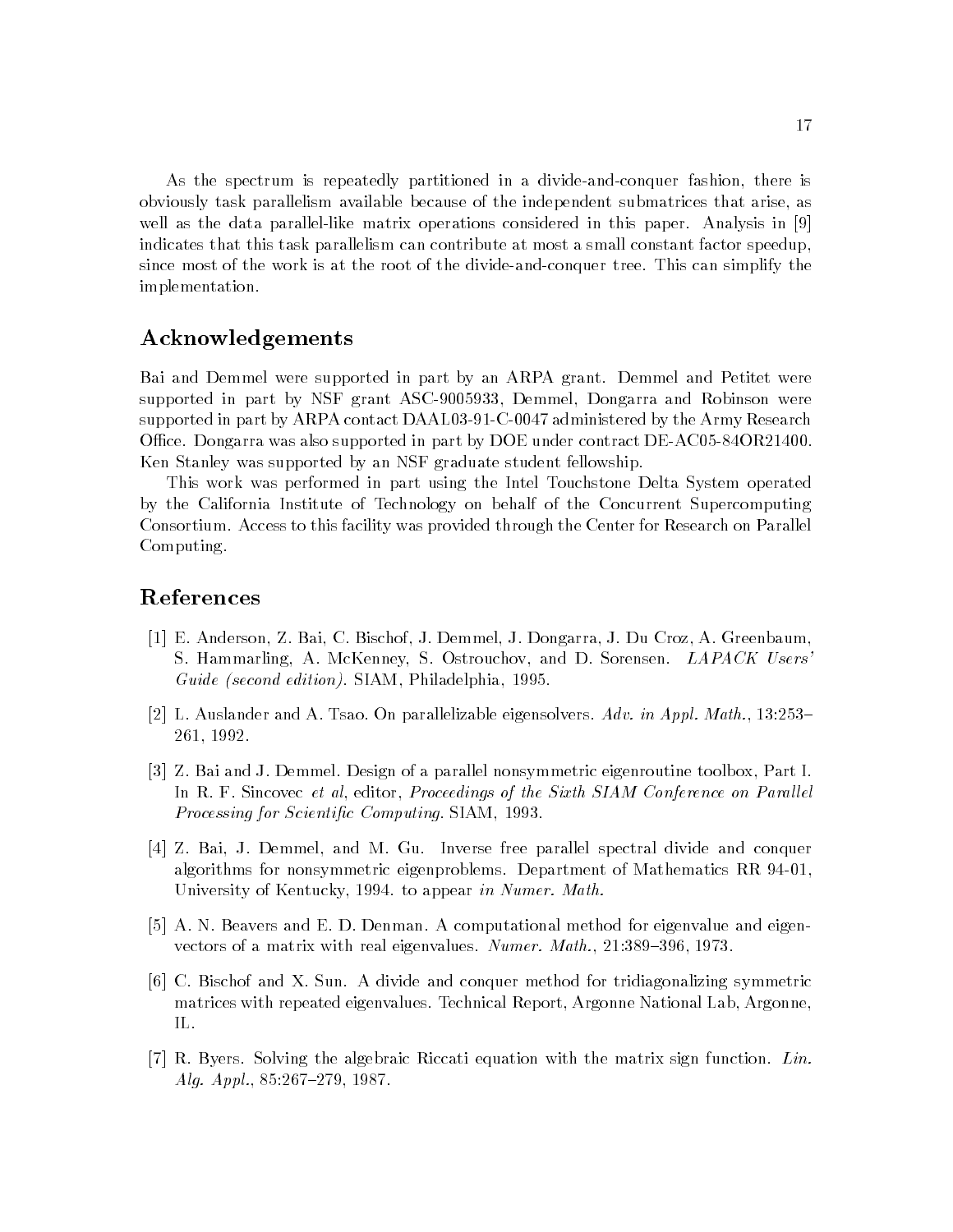- [8] R. Byers, C. He, and V. Mehrmann. The matrix sign function method and the computation of invariant subspaces. Technical Report Preprint SPC 94-25, Fakultat fur Mathematik, TU Chemnitz-Zwickau, Germany, 1994.
- [9] S. Chakrabarti, J. Demmel, and K. Yelick. On the benet of mixed parallelism. Computer Science Division Technical Report, University of California, Berkeley, 1994. submitted to IPPS.
- [10] T. Chan. Rank revealing QR factorizations. Lin. Alg. Appl.,  $88/89:67{-}82$ , 1987.
- [11] J. Choi, J. Demmel, I. Dhillon, J. Dongarra, S. Ostrouchov, A. Petitet, K. Stanley, D. Walker, and R. Whaley. ScaLAPACK: A portable linear algebra library for distributed memory computers - design issues and performance. Computer Science Dept. Technical Report CS-95-283, University of Tennessee, Knoxville, 1995. (LAPACK Working Note #95).
- [12] J. Choi, J. Dongarra, and D. Walker. PB-BLAS: A set of paralle block basic linear algebra subprograms. Technical Report, University of Tennessee, Knoxville, 1993. available in postscript from netlib/scalapack.
- [13] J. Choi, J. Dongarra, and D. Walker. PUMMA: Parallel universal matrix multiplication algorithms on distributed memory concurrent computers. Computer Science Dept. Technical Report CS-93-187, University of Tennessee, Knoxville, 1993. (LAPACK Working Note #57).
- [14] T. Coleman and P. Plassmann. A parallel nonlinear least-squares solver: Theoretical analysis and numerical results.  $SIAM J. Sci. Comput., 13(3): 771–793, 1992.$
- [15] J. Demmel. Trading off parallelism and numerical stability. In G. Golub M. Moonen and B. de Moor, editors, Linear Algebra for Large Scale and Real-Time Applications, pages 49{68. Kluwer Academic Publishers, 1993.
- [16] J. Demmel, M. Heath, and H. van der Vorst. Parallel numerical linear algebra. In A. Iserles, editor, Acta Numerica, volume 2. Cambridge University Press, 1993.
- [17] J. Dongarra. Performance of various computers using standard linear equations software. Computer science dept. technical report, University of Tennessee, Knoxville, TN, January 1993.
- [18] J. Dongarra and M. Sidani. A parallel algorithm for the non-symmetric eigenvalue problem. *SIAM J. Sci. Comp.*,  $14(3)$ :542-569, May 1993.
- [19] J. Dongarra, R. van de Geijn, and R. Whaley. A Users' Guide to the BLACS. Technical Report, University of Tennessee, Knoxville, 1993. available in postscript from netlib/scalapack.
- [20] M. Gu and S. Eisenstat. An efficient algorithm for computing a rank-revealing  $QR$  decomposition. Computer Science Dept. Report YALEU/DCS/RR-916, Yale University, 1993.